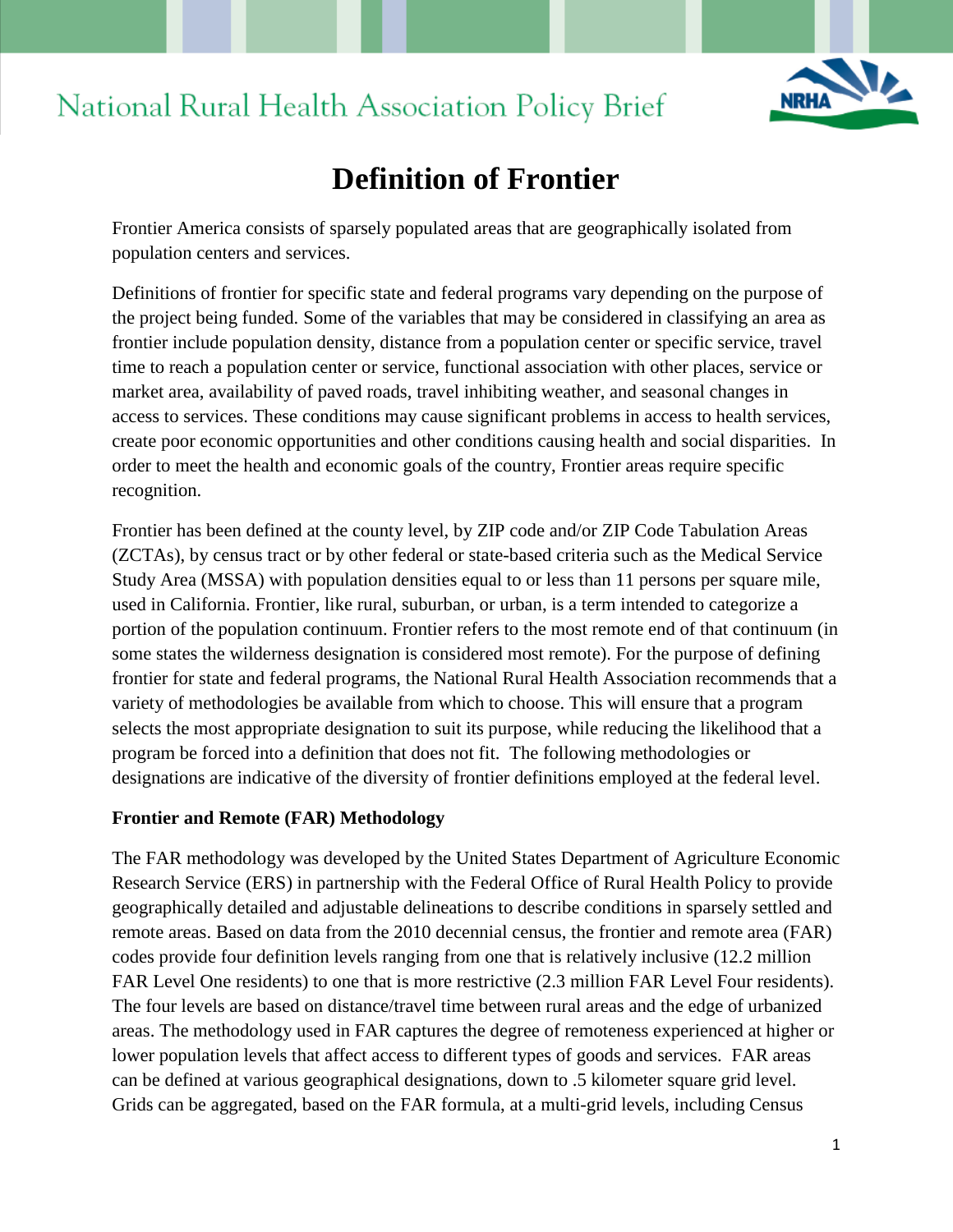Tracts, ZIP Codes, ZCTAs and counties. The FAR methodology was released publically by ERS in 2014.

#### **The Affordable Care Act (ACA)**

The ACA is the first major policy document that recognizes "frontier" places for special population considerations. It includes eight specific frontier provisions, including a definition related to Health Professional Shortage Areas (Frontier HPSAs) and certain payment considerations under Medicare for "frontier state" providers (limited to MT, NV, ND, SD, WY with special provisions for AK). There are other aspects of ACA that pay little or no attention to the frontier and the obstacles that might present themselves for distribution of resources such as coverage or enrollment strategies, Patient Centered Medical Home certification, establishment of Accountable Care Organizations and meaningful use provisions. How Medicaid, State Exchanges or many federally funded grant making programs will impact "frontier" communities remains to be seen. Frontier considerations are necessary in order to avoid even greater disparities in resource distribution or access to services in the frontier settings.

The eight frontier provisions within ACA address the following areas: Medicare beneficiary access to services; data collection for minority groups including underserved rural and frontier populations; designation of a "frontier health professional shortage area"; representation on the National Health Care Workforce Commission; three specific protections for frontier states including floors on area wage index for frontier hospitals, wage adjustment factors for outpatient department services and a practice expense index for physician services; and a public health surveillance system grant requiring no less than 20 percent of funds be made available to rural and frontier areas. Details regarding the specific sections and pages of the ACA referencing these provisions can be found on-line at [Frontier in the ACA.](http://frontierus.org/frontier-in-the-aca/)

In addition, key ACA provisions impacting American Indians, many who reside in frontier areas, include: the permanent reauthorization of the Indian Health Care Improvement Act; exemption from penalties for members of tribes who do not enroll in insurance; the ability to enroll in insurance at any time and change enrollment status once per month; the expansion of Indian Health Service (IHS) authorities, including behavioral health; and qualifying IHS facilities for the National Health Service Corps program.

#### **Center for Medicaid/Medicare Services (CMS) "Super Rural"**

CMS provides for a payment provision whereby the payment amount for the ground ambulance base rate was increased when the ambulance transport originated in a rural area comprising the lowest  $25<sup>th</sup>$  percentile of all rural populations arrayed by population density. This increased payment is unofficially known as the "super rural bonus" and is equal to 22.6%. Section 203 of the Medicare Access and CHIP Reauthorization Act (MACRA) of 2015 extends the provision, however its authorization will expire on December 31, 2017. CMS identifies rural ZIP codes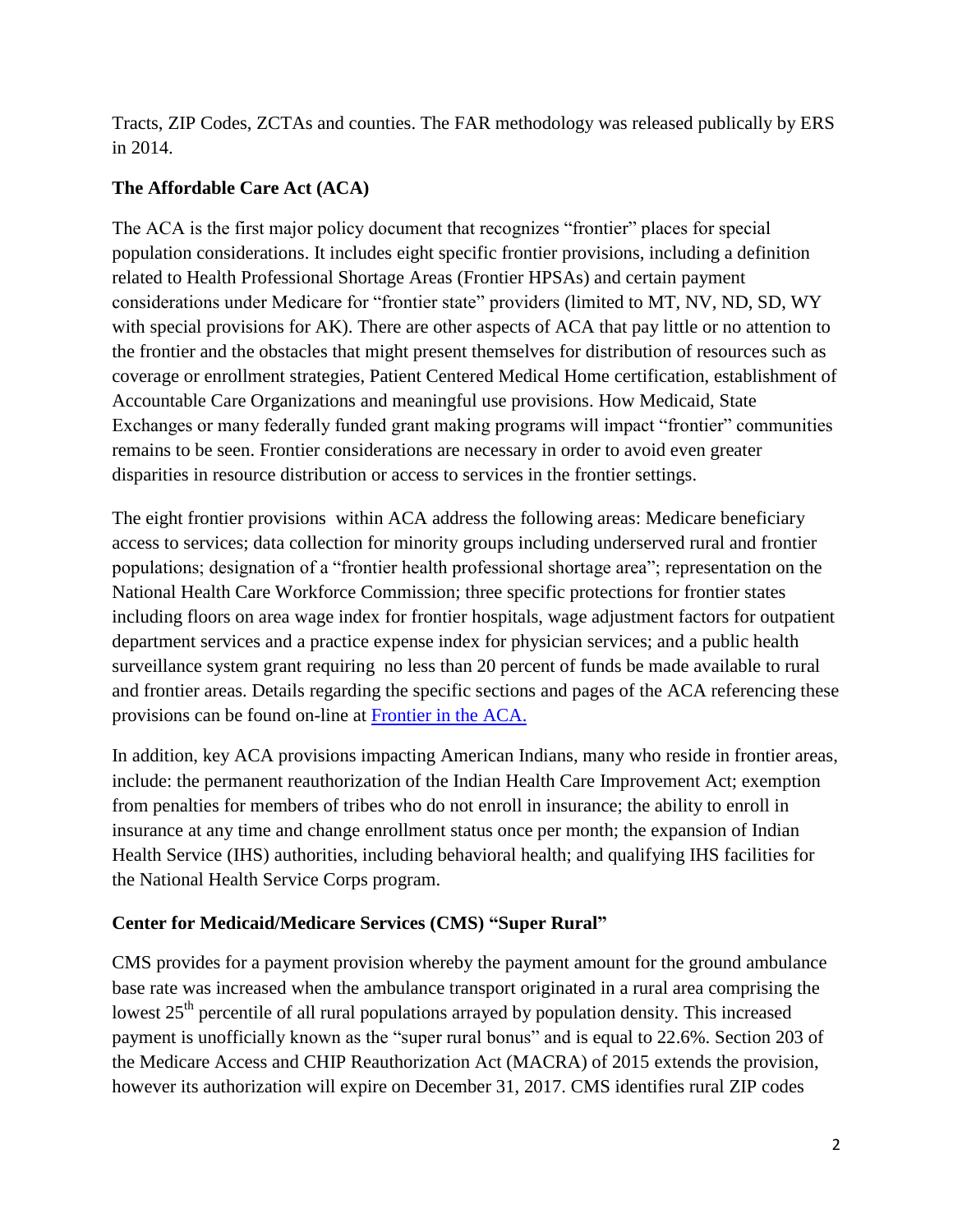with the lowest population density as Super Rural. CMS selects the bottom quartile of rural Zip Codes for this designation. Payment bonuses are contingent on this designation. The super rural bonus applies to ground ambulance services under Section 414 *of the Medicare Prescription Drug, Improvement, and Modernization Act (MMA) of 2003,* ACA Sections 3105(c) and 10311(c), MMEA Section 106(c), TPTCCA Section 306(c), and Section 3007 of the Job Creation Act.

#### **Telehealth Designation**

In 2006, with funding from the Health Resources and Services Administration's Office for the Advancement of Telehealth, an expert panel developed a new frontier area definition applied to telehealth programs. The recommended frontier area definition from the panel is: "ZIP code areas whose calculated population centers are more than 60 minutes or 60 miles along the fastest paved road trip to a short-term non-federal general hospital of 75 beds or more, and are not part of a large rural town with a concentration of over 20,000 population." Importantly, this designation contained a process for reconsideration; The chief executive of a state, in consultation with the state Office of Rural Health and other relevant agencies, or the highest elected official of a federally-recognized tribe should be provided the opportunity to recommend additions or deletions of designated frontier areas if they find that these areas should have been either included or excluded initially from the list of designated frontier areas as a result of inaccuracies in the analyses that produced the original list (e.g., mistakes in mapping programs, calculation of mileage or travel-time). Local, state or tribal exceptions to federal definitions of Frontier is an important concept considering the unique nature and conditions of fragile frontier populations which national standards may not often recognize.

#### **Frontier Extended Stay Clinic**

In 2005, with funding from the Federal Office of Rural Health Policy at the Department of Health and Human Services, the FESC program was created. Eligible facilities are defined as clinics located greater than 75 miles from a critical access hospital or hospital, or inaccessible via public road.

#### **Rural-Urban Commuting Areas (RUCA)**

RUCAs can be used to identify very remote areas, which could be considered frontier-like due to their isolation from population centers. Under the RUCA definition, areas are categorized based on measures of urbanization, population density, and daily work commuting. For instance, a RUCA code of "10" is assigned to isolated, small rural census tracts that may be considered frontier. RUCAs are available by census tract and by ZIP code area. RUCA Version 2 uses 2000 Census data and 2004 ZIP code areas. RUCAs were first introduced in a 1999 article by Richard Morrill, John Cromartie, and Gary Hart - "Metropolitan, Urban, and Rural Commuting Areas: Toward a Better Depiction of the United States Settlement System." Urban Geography 20: 727- 748.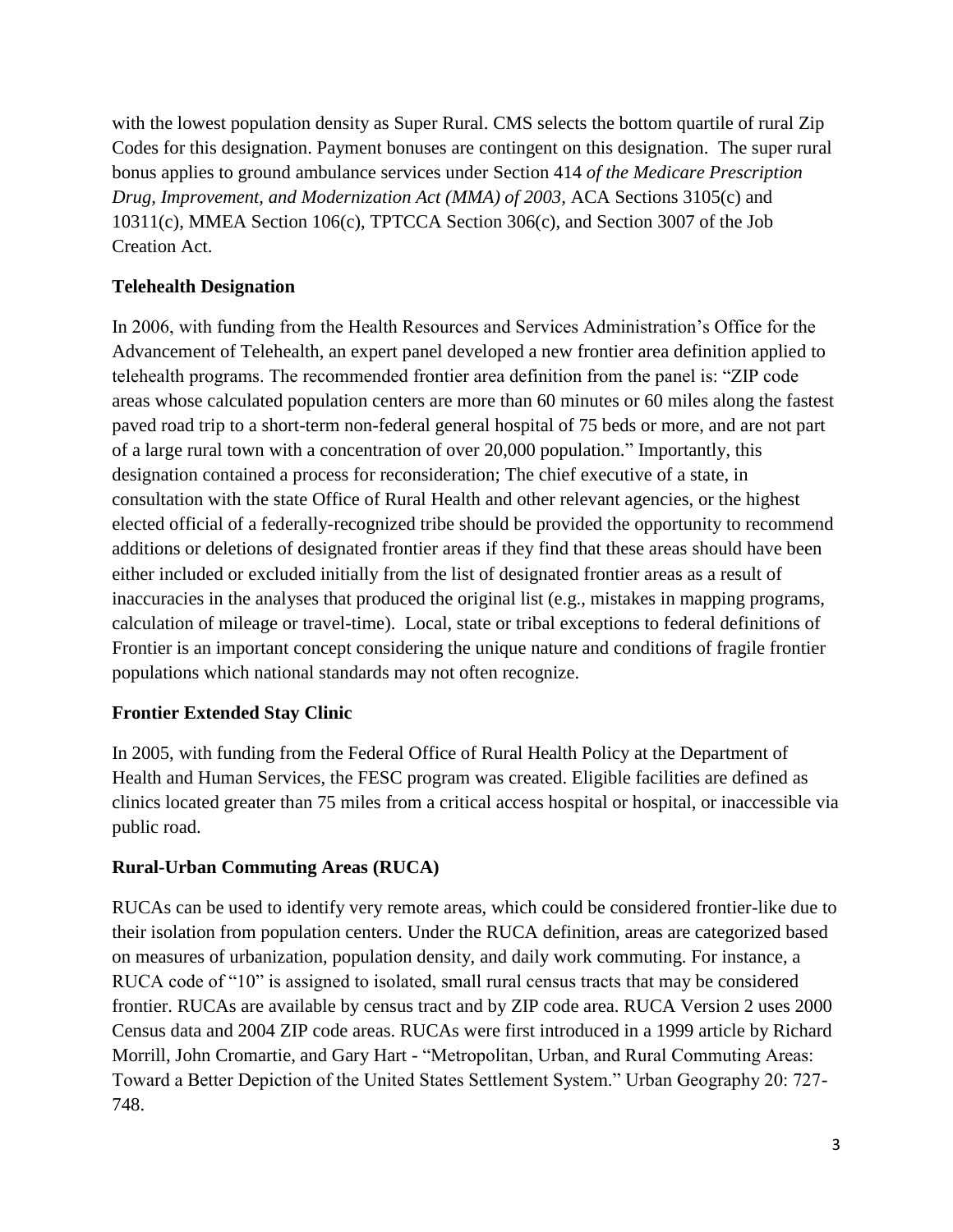#### **National Center for Frontier Communities - Composite Designation of Frontier Counties**

Frontier is unique among the various designations. The National Center for Frontier Communities understands the extreme variability among frontier communities and for this reason, the application of a matrix of Frontier communities done in partnership with states and/or frontier communities.

The National Center for Frontier Communities, in collaboration with the NRHA in 1997, brought together a multidisciplinary group of experts as a consensus group that developed a threevariable frontier matrix for determining frontier status. This methodology was based on population density, distance to the closest "market" for services, and travel time. The consensus group created a typology in which density of counties was coded <12, 12-16, 16-20 persons per square mile. Distance to a service/market was coded >90, 60-90, 30-60, <30 miles. Travel time to service/market was coded >90, 60-90, 30-60 and <30 minutes. The final version of this definition was developed to be inclusive of extremes of distance, isolation, and population density. The definition also reflected an underlying concern that the real frontier dilemma is how to create or maintain even a fragile infrastructure in a frontier community.

#### **Bureau of Primary Health Care (BPHC) Criterion**

In 1986, the predecessor to the Bureau of Primary Health Care established as policy a frontier service area definition. Still in use today a Frontier is identified as any service area with a population density less than or equal to six persons per square mile. The 1986 legislation also included the condition that in order for community health centers to receive a frontier preference in funding, they should also be located at considerable distance (greater than 60minutes travel time) to a medical facility large enough to be able to perform a caesarian section delivery or handle a patient having a cardiac arrest. These additional criteria were dropped in later years, and health center programs began to define frontier services area with only the single criterion of population density less than six persons per square mile.

#### **Conclusion**

This list is intended to be indicative rather than exclusive. A variety of methodologies for describing frontier exists. The NRHA Rural Health Congress supports state and federal programs to select the most appropriate methodology to achieve their program goals rather than being constrained to any single methodology. Furthermore, it is recommended that a reconsideration process for determining legitimate exceptions to any particular Frontier definition be considered for applicable policy, funding or program purposes.

Policy paper approved February 2016 by the Rural Health Congress. This is an update of a 2008 policy paper.

\_\_\_\_\_\_\_\_\_\_\_\_\_\_\_\_\_\_\_\_\_\_\_\_\_\_\_\_\_\_\_\_\_\_\_\_\_\_\_\_\_\_\_\_\_\_\_\_\_\_\_\_\_\_\_\_\_\_\_\_\_\_\_\_\_\_\_\_\_\_\_\_\_